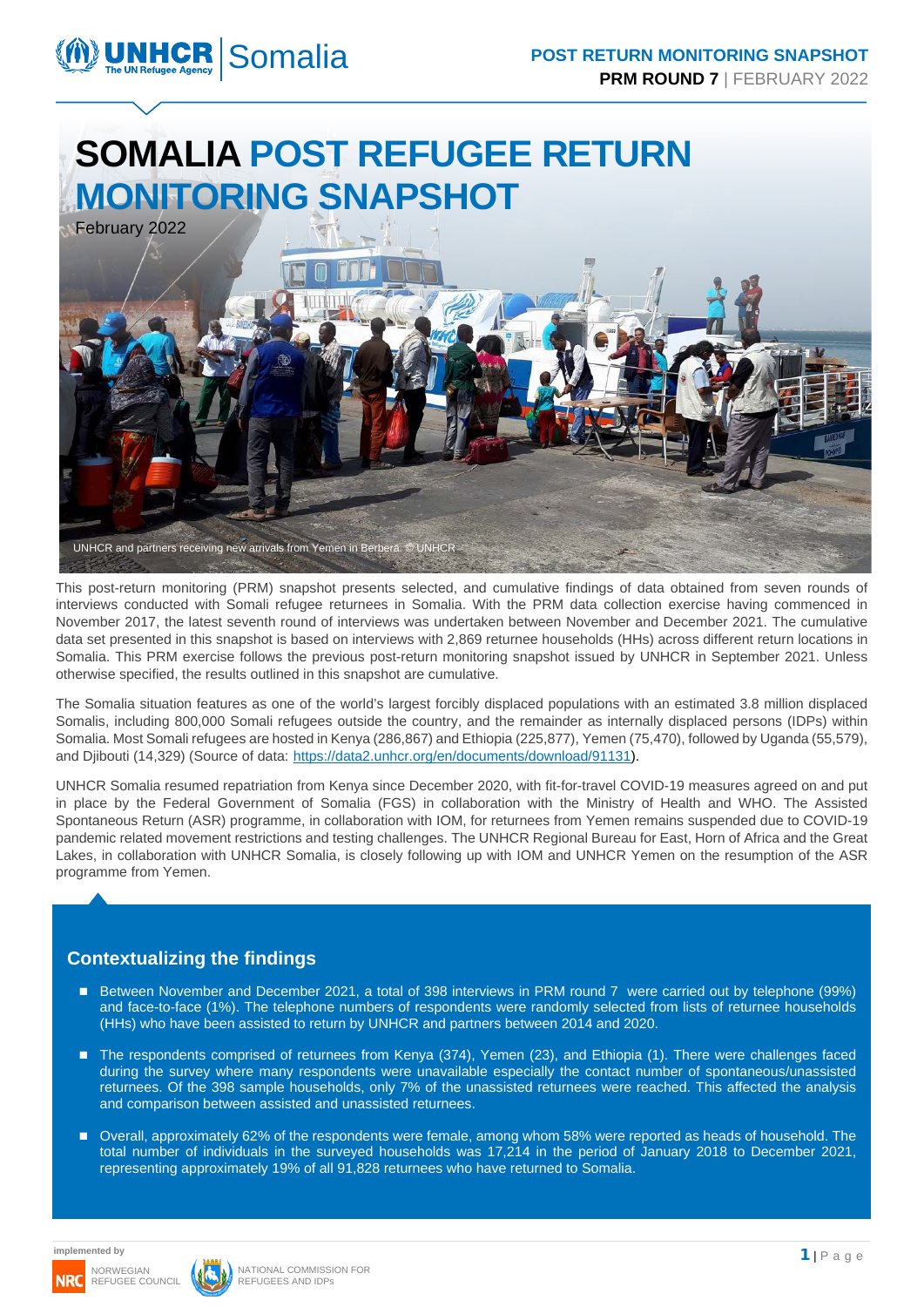

# **PRM ROUND 7** | FEBRUARY 2022

# **KEY STATISTICS**

**INTERVIEW DETAILS**

 $\frac{2}{9}$  2,869

Household interviews between 2018 – 2021, comprised of 17,214 individuals.

#### **RESPONDENTS' GENDER**

| Female,<br>62% |  |  |
|----------------|--|--|
|                |  |  |

#### **INTERVIEW TYPE**

**Phone, 90%**

**RETURN TYPE**

**Assiste d …**

#### **PRM ROUNDS BY COUNTRY OF ASYLUM**



| <b>PRM ROUNDS</b>   | <b>Diibouti</b> | <b>Ethiopia</b> | Kenya | Libya | <b>Other</b> | Yemen | <b>Total</b> |
|---------------------|-----------------|-----------------|-------|-------|--------------|-------|--------------|
| 2018 - Round 1 (Q1) |                 | 2               | 758   |       |              | 3     | 765          |
| 2019 - Round 2 (Q1) | 4               |                 | 294   |       |              | 11    | 310          |
| 2019 - Round 3 (Q4) |                 |                 | 198   |       |              | 3     | 201          |
| 2020 - Round 4 (Q2) | 5               |                 | 296   |       | 9            | 87    | 398          |
| 2020 - Round 5 (Q4) |                 | 47              | 285   | 2     |              | 38    | 372          |
| 2021 - Round 6 (Q3) | 10              | 94              | 71    | 31    | 3            | 216   | 425          |
| 2021 - Round 7 (Q4) |                 |                 | 374   |       |              | 23    | 398          |
| <b>Total</b>        | 20              | 145             | 2,276 | 33    | 14           | 381   | 2,869        |

 $\omega_{\rm c}$ 



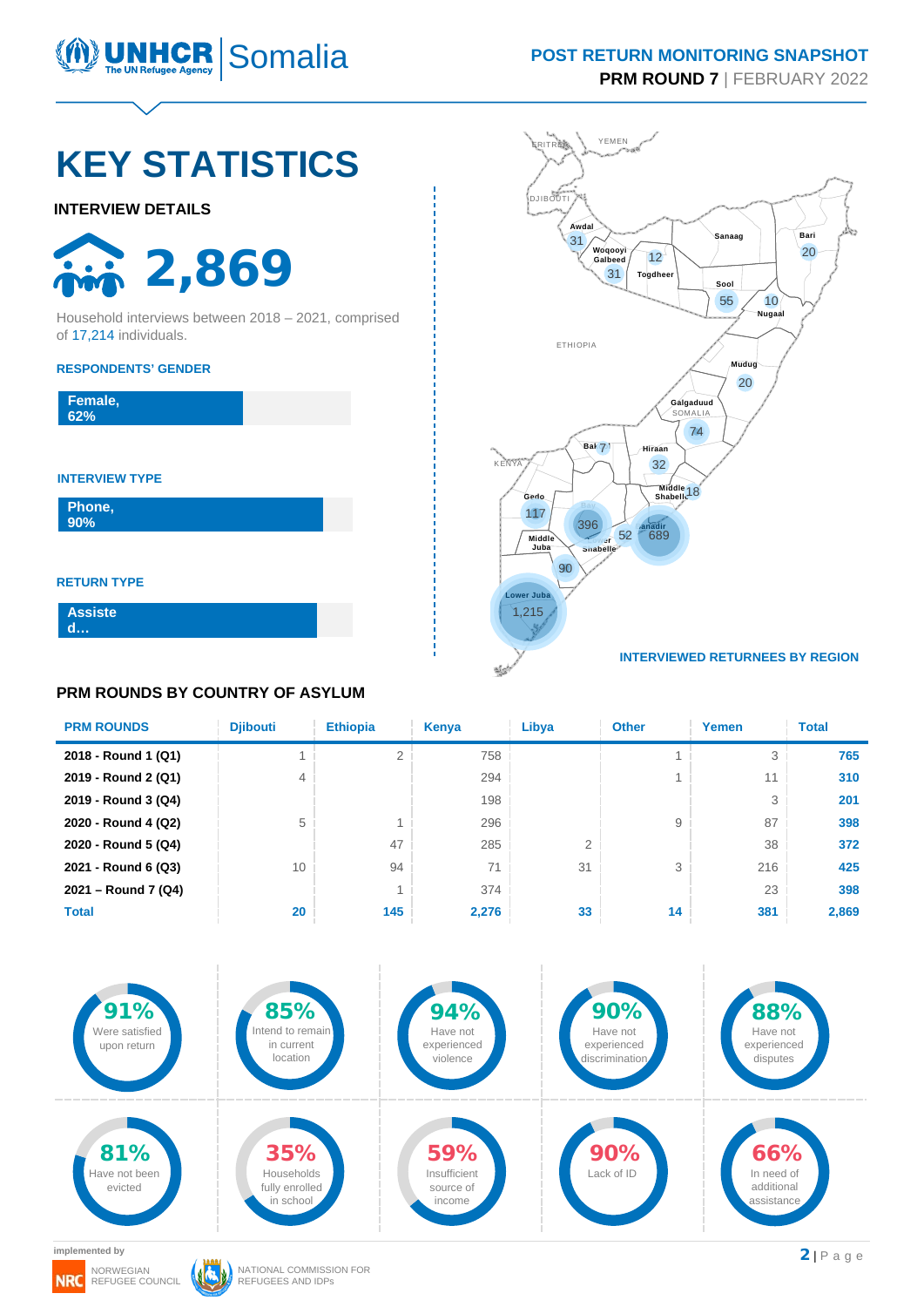

#### 1. RETURN DECISIONS

The PRM round 7 survey indicates that 96% of the respondents are satisfied with their decision to return. The satisfaction level has increased since the first PRM survey was conducted in 2018, at which time 94% of the respondents were satisfied with their decision to return. Overall, 91% *(Fig.1)* of



the respondents were satisfied with their decision to return. The most frequently cited reasons throughout the PRM between 2018 and 2021 have consistently been as follows: family reunification (59%), and the ability to return and live in their places of origin (19%).

The most frequently cited reasons for not being satisfied with the decision to return were separation from family (35%), limited livelihoods opportunities (17%), and lack of assistance and support from authorities (13%).

#### **Satisfaction level by Region**



A total of 48% of the respondents reported that they decided to return to Somalia due to improved security condition in their places of origin, followed by opportunities for livelihood (14%), and fear of closure of Dadaab camp in Kenya (7%).

Overall, 85% of the respondents stated that they intend to permanently remain in their current location. The top three reasons given by those who did not intend to stay in their current locations were: desire to be closer to family (37%), limited livelihoods opportunities (19%), and limited access to basic services (15%).

Out of the 15% of the respondents who did not intend to stay in their current location, more than half (54%) expressed an intention to move to other locations in Somalia, while 35% were considering returning to their previous country of asylum, and 11% were considering to move to a new country of asylum.



*Fig.3: N=2,869*

Of the households interviewed since 2018, 24% indicated that they currently reside in what is informally referred to as an "IDP settlement". The regional distribution of the 76% of households who reside in settlements among host communities is as follows: Lower Juba (53%), Banadir (25%), Bay (9%), Middle Juba (5%), Gedo (4%), and other regions (4%).

**implemented by**





### 2. SAFETY AND SECURITY

Overall, 94% *(Fig.4)* of respondents reported that no member of the household had been threatened, intimidated, or experienced violence since returning to Somalia.

While 90% of respondents informed that they could move freely in their community and surrounding district, the



*Fig.4: N=2,869*

survey result indicates respondents who had returned from Ethiopia *(Fig.5)* had relatively less freedom of movement than those who had returned from other countries of asylum (24% of refugee returnees came from Ethiopia stated that they could not move freely). The most cited reasons for limited movement were roadblocks (25%), gatekeepers (21%), explosive remnants of war (18%), presence of armed actors (18%), as well as fear of gender-based violence (16%). While most of the reasons seemed to be associated with security issues across Somalia, "gatekeepers" as one of the most cited reasons may imply potential issue of human rights abuses, and accountability, as well as diversion of humanitarian aid.

#### **Freedom of movement by country of asylum**



### 3. DISCRIMINATION AND RELATIONSHIP WITH HOST **COMMUNITIES**

Most respondents (91%) *(Fig.6)* indicated that they had not faced discrimination on the basis of being a returnee and most respondents (88%) reported not having been subject to clan/ethnicity-based discrimination.



Many respondents (68%) feel accepted

by the host community (non-returnee). Most (88%) stated that they had not experienced disputes with other (non-returnee) members of the community, while the remaining 12% reported disputes with others (non-returnees), with the main traditional causes relating to housing, land, or property issues (38%), followed by family disputes (27%) and competition over jobs and humanitarian services (19%). *(Fig.7)*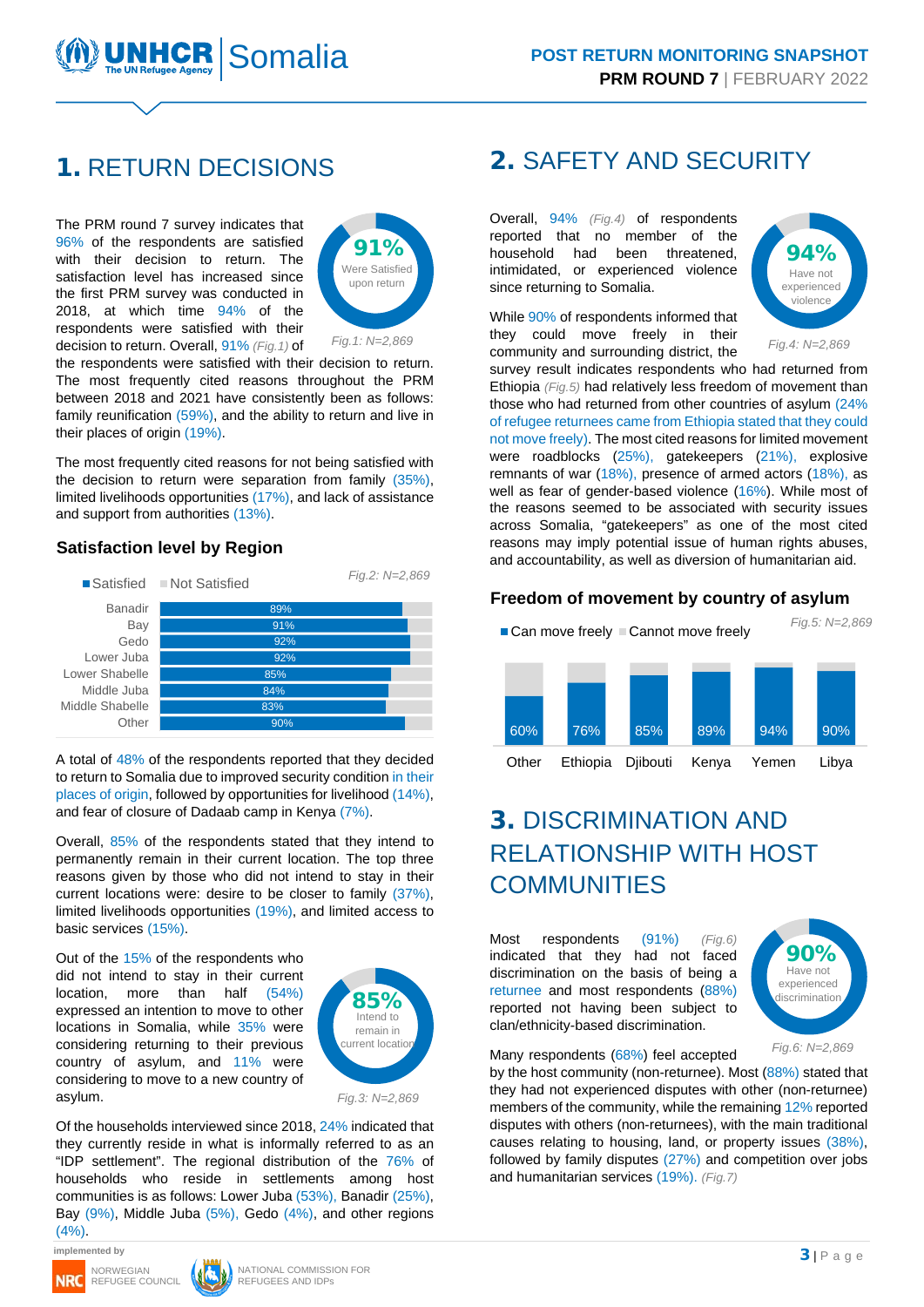# **NHCR**

#### **Reasons for disputes**



Over half (62%) of the returnees believe that they have influence over decision making within their community.

## 4. SHELTER AND HOUSING, LAND AND PROPERTY

Overall, 81% *(Fig. 8)* of the respondents have not been evicted from their housing, land, or property since their return to Somalia. As well as 69% of the respondents did not expressed risk of being evicted.



Overall, 81% of the respondents live in housing that they do not own and 33%

are living in makeshift shelters of corrugated galvanized iron (CGI) sheeting, 24% live in temporary shelter, and 22% live in makeshift shelters without CGIs (*Buul*). In addition, 69% of households reported lacking proof of occupancy of the place they currently live in. 54% of the households reported that they are still living in makeshift shelters (CGIs, Buul, and temporary shelter) for more than 2 years and have been exposed to harsh weather condition, lack of privacy, risks of genderbased violence and child protection concerns including child labor, abuse, and exploitation.

With more than 80% not owning their shelter and almost 70% lacking written proof establishing right to their home such as a rental agreement, instead reliant on verbal agreements with their landlords, there is a high degree of informal arrangements – including living with relatives, or squatting – potentially leading to protection concerns, including housing insecurity and risk of eviction.

The lack of home and property ownership is greatest in Lower Shabelle, Banadir and Middle Shabelle regions, where over 90% of respondents do not own property. *(Fig. 9)*

#### **Property ownership by region**

| $\blacksquare$ Do not own the property $\blacksquare$ Own the property |     |  |  |  |  |
|------------------------------------------------------------------------|-----|--|--|--|--|
| Lower Shabelle                                                         | 98% |  |  |  |  |
| <b>Banadir</b>                                                         | 96% |  |  |  |  |
| Middle Shabelle                                                        | 92% |  |  |  |  |
| Other                                                                  | 86% |  |  |  |  |
| Lower Juba                                                             | 80% |  |  |  |  |
| Gedo                                                                   | 71% |  |  |  |  |
| Middle Juba                                                            | 64% |  |  |  |  |
| Bay                                                                    | 63% |  |  |  |  |

*Fig.9: N=2,869*





### 5. EDUCATION

Overall, only 35% *(Fig.10)* of respondents indicated that all children in their household attend school regularly. Overwhelmingly, households in which not all children attend school regularly cite cost (71%) as the primary obstacle, followed by 10% due to distance to schools. 28% of children are enrolled in



private school while 10% are in Government schools. *(Fig. 11)*



## 6. HOUSEHOLD INCOME AND LIVELIHOODS

Overall, 59% *(Fig.12)* of returnee households reported insufficient sources of income to meet the needs of the households, which often rely on casual day labour, business/self-employment, and humanitarian assistance. The various reasons cited for lack of livelihoods include the following: the



*Fig.12: N=2,869*

unavailability of jobs (43%), lack of equipment needed for running a business (15%), and the long distance to employment opportunities (12%). Furthermore, 64% of the respondents indicated that remittances or support from family members were reduced after the COVID-19 pandemic broke out.

### 7. DOCUMENTATION

Overall, 90% *(Fig.13)* of households reported that all or some members do not have government-issued ID. However, 84% of those households also reported that lack of ID has not resulted in any issues since their return. Out of the 312 households (16%) who reported challenges due to the lack of documents, 54% indicated trouble accessing



*Fig.13: N=2,869*

services while 28% reported challenges at checkpoints.

Formal identification is a primary means to access rights and, to some extent, services. Furthermore, while legal documentation processes for the planned upcoming federal elections are yet to be finalized, possession of governmentissued identification may reduce the risk of disenfranchisement and potential exclusion.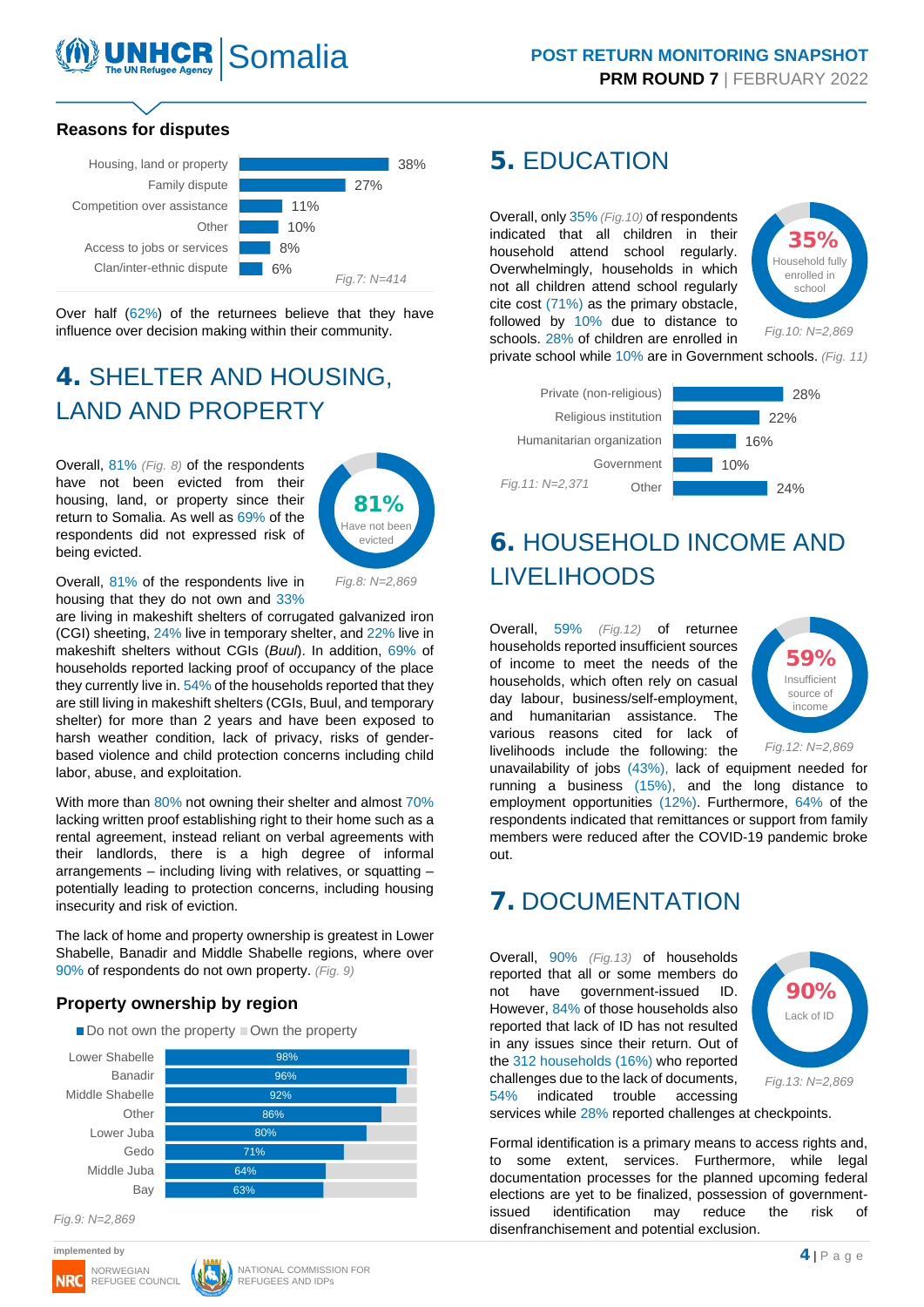### 8. COVID-19 PADEMIC

In 2021, 66% *(Fig. 14)* of respondents indicated that they require extra assistance since the breakout of COVID-19. The three *(Fig. 15)* most preferred types of assistance were cash (34%), access to health services (33%), and access to livelihoods (11%). Less than one third (29%) stated they have received health



*Fig.14: N=2,869*

services, information on COVID-19 (30%), and Cash (29%) from the following primary sources: NGOs/UN (55%), friends and family (20%), government (14%), and local communities  $(10\%)$ .

#### **Additional assistance for COVID-19**



### 9. COMPARISON BETWEEN ASSISTED AND UNASSISTED RETURNEES

Since 2020, UNHCR has included unassisted returnees in the PRM sample to see if UNHCR's assistance yielded a greater impact as compared to unassisted returns. Recent PRM findings (data as of December 2021) confirm that those returnees assisted by UNHCR indicated relatively higher satisfaction than those unassisted (92% vs. 82%). Some 38% of unassisted and 22% of assisted returnees currently reside in IDP sites. Assisted returnees also indicated slightly higher intentions (85% vs. 81%) to remain permanently in their current locations. Almost half of the unassisted households indicated that their children attend schools compared to that of assisted indicating 27%. Access to markets has been perceived comparatively more likely by those assisted than that of unassisted (84% vs. 55%).

|                               | <b>Assisted</b> | <b>Unassisted</b> |
|-------------------------------|-----------------|-------------------|
| Satisfied upon<br>Return      | 92%             | 82%               |
| Reside in IDP<br>sites        | 22%             | 38%               |
| Remain in<br>current Location | 85%             | 81%               |
| Children<br>attending school  | 27%             | 44%               |
| Access to market              | ጸ4%             | 55%               |

### **METHODOLOGY**

Since December 2014, UNHCR has assisted approximately 16,000 households to voluntarily return to Somalia. In the current PRM system, 2,869 household-level interviews (19% of the total) have been carried out by telephone and face-toface from 2018 to date. The households sampled for telephone interviews were randomly selected from the lists of telephone numbers provided to returnee households on arrival with the goal to ensure representation by year of arrival and region of return. Once interviewed, households are not reinterviewed in subsequent rounds. Face-to-face interviews were carried out following COVID-19 preventive protocols and targeting returnee households residing in communities known to UNHCR and partners (NCRI and NRC). Important to note, The National Commission for Refugees and IDPs (NRCI) took part in the data collection for Banadir region, while NRC collected data for the remaining regions.

The findings presented in this snapshot represent a selection of findings from UNHCR's post-return monitoring exercise, round 7. More comprehensive data is available and will be used in discussion with partners and stakeholders, and for planning purposes.

Although further exploration and analysis at the field level is needed, the findings suggest that more investment is required to strengthen provision of basic services and infrastructure in priority return areas. There is an urgent need to invest in sustainable livelihoods opportunities, and scale-up access to microfinance and inclusion of returnees into social safety nets / social protection mechanisms of the Government for returns to remain sustainable. Emphasis must be placed on;

- addressing housing, land and property concerns in collaboration with the relevant authorities.
- addressing legal documentation related protection concerns to mitigate the risk of exclusion to services.
- safe identification, referrals and provision of tailored support to persons with specific needs and at risk groups.
- **E** area-based/ whole-of-society and community-based protection approaches.
- **u** transition into longer-term development type of programmes.

Post-return monitoring is an ongoing activity of UNHCR that will continue throughout and be expanded in 2022.